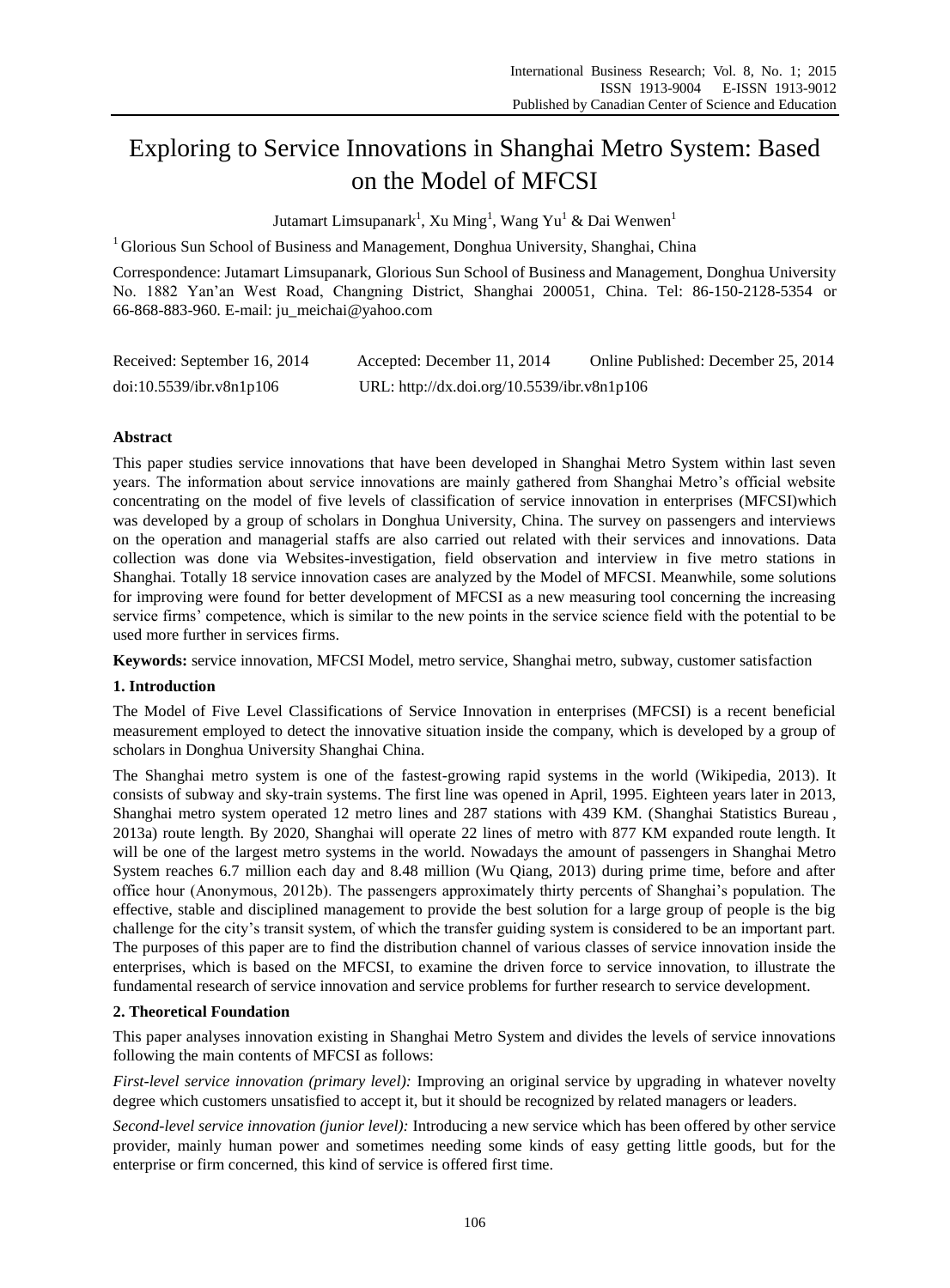*Third-level service innovation (Intermediate level):* Developing a new service according to the needs of customers, such relatively new service is provided with the human power by the staff alone. There is no need for special equipment or other resources for such new services.

*Fourth-level service innovation (the higher level):* Developing a new service according to the needs of customers, such new service is provided with the support of special equipment or facilities (hardware or software), which are existing or and easy to get in the market.

*Fifth-level service innovation (the highest level):* Developing a new service according to the needs of customers, such new service is largely dependent on some service equipment or facilities (hardware or software), which are not existing or difficult to get in the market, and need the service providers to offer them specifically. The service providers can choose to design and produce them by themselves or designate professional agent to develop them. (Mu Yu & Xu Ming, 2011).

# **3. Literature Reviews**

The first Metro line of the world was started 150 years ago in London .It was constructed in October 1863 and finished in 1884. It is a new generation of transportation of the world. It also brought the new page of development to London, whether in public mass transportation or affected to the image of country in being the leader of technology and high development country also influenced metropolitan railroad around the world. Many nations model their subway systems after The London underground. In China the first metro line was opened in 1969 in the capital city-Beijing, under the assistance of Soviet Union. The second line was operated in Tianjin in 1970 and opened in 1984 and followed by Hong Kong in 1979, Shanghai in 1990, Guangzhou in 1993 and some other lines. Up until now, there are subways operated in many large cities in China.

After the first electronic ticket machines were launched as a new innovation by The London Underground in 1918, many nations started to change their operation to be more technological and innovative. In China: Beijing subway had operated the cheapest ticket fee in China. Primarily, the ticket was sold via ticket officers in small box ticket booths, the ticket was just a small piece of paper. However after June 2008, it was changed to electronic card, and the electronic ticket machine service had been operated. Including the transfer system within the stations, Beijing subway stations were operated by the stair case in some stations that caused the passengers some inconvenience who need transiting between the lines. The Chinese government has considered this problem, so the new lines in Beijing has been constructed with elevators and electronic stairs in every station, including the electronic ticket machines. Shanghai metro was under the same situation. In the first two lines, in subway stations, there were normal stairways, but after long experience and studies from other countries, the new lines of shanghai subway stations that were equipped with electronic stairs, elevators, electronic ticket machine and other additional innovative services. In Guangzhou, all of the subway stations were operated electronic stairs and elevators, too.

There are several service innovations in public transit system, especially in metro service, but there are really limited researches in this field. As the evidence, the research done by CoMET (Community of Metros) on "CoMET and Nova Newsletter"(Anderson, 2006), but the most detailed research was the investigation done by Cooperative Mobility Program Center for Technology Policy and Industrial Development Massachusetts Institute of Technology. They investigated the innovation in transit service and operations in several cases from many countries such as USA, Austria, Italy, Germany, Singapore, UK, France etc. It introduced many cases such as using GPS and IT to manage, support and provide passenger information systems, service deregulations etc. (Cooperative Mobility Program Center for Technology, 2013).

# **4. Methodology**

The purpose of this research was to investigate service innovation cases along with customer's satisfactions and opinions of passengers to the metro services system, and also be the foundation to further study in Metro Passengers Behavior Guiding System of Shanghai Metro's stations. The methodology of research was conducted as follows:

# *4.1 Data Collections*

# 4.1.1 Web Investigation and Analysis

Collected The secondary data via websites, especially the Shanghai metro company's, investigated the shanghai subway's development and specify various classes of service innovations that have been illustrated within last five years in Shanghai Metro System by using Model of MFCSI Model.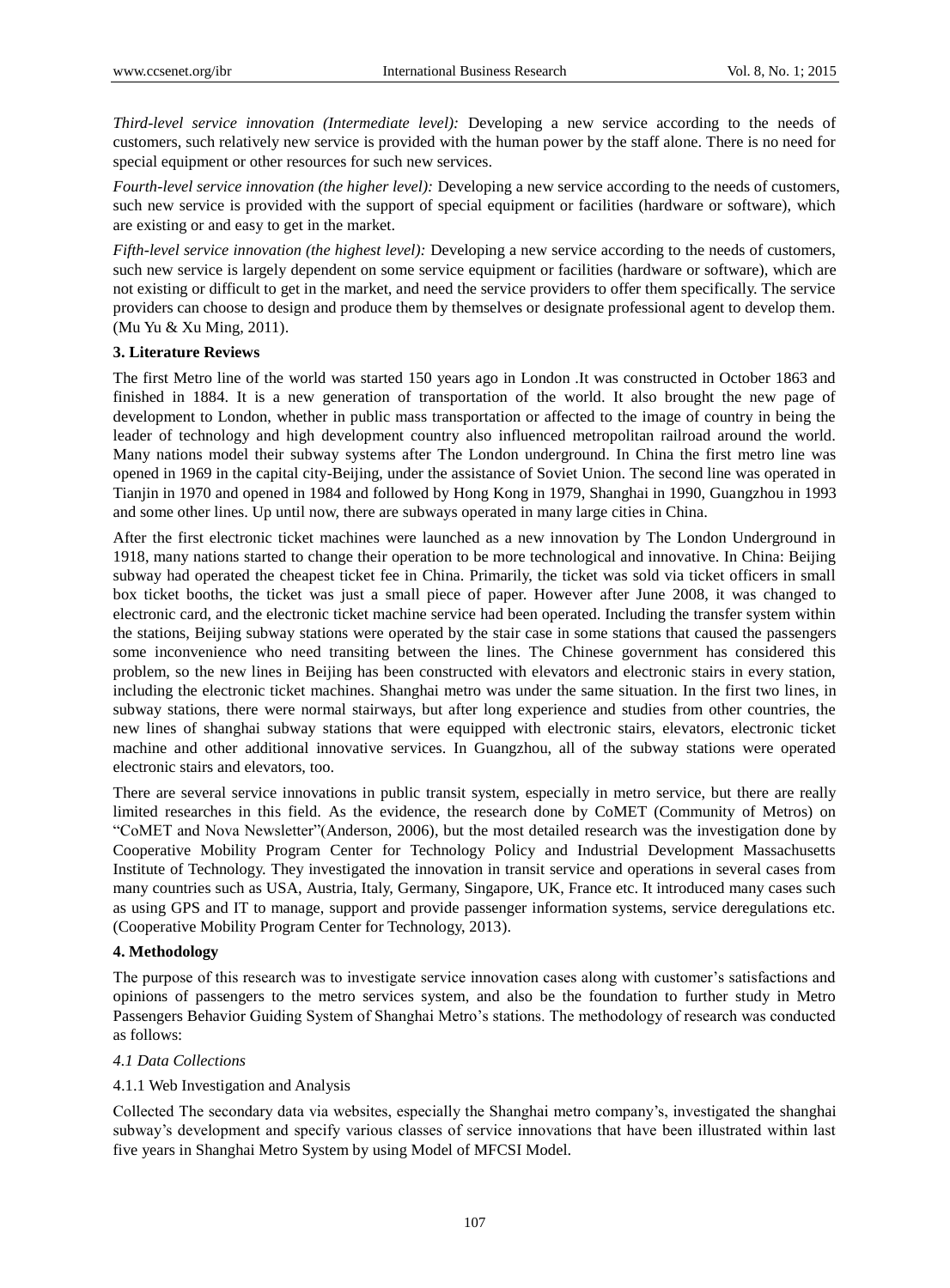#### 4.1.2 Field Observation and Survey

Explore the service problems existed in Shanghai Metro Company, via field observation and survey the five stations that located in downtown and office building zones, which are 1) Zhongshan Park 2) People Square 3) Yan'an West 4) Shijidadao 5) Shanghai Railway Station were chosen to do a deep investigation; The passenger's riding behavior, satisfaction, opinion and recommendation to provide service will be collected via interview and observation.

# 4.1.3 Management Interview

Randomly select 36 staffs to perform the In-depth interview. Investigate service problem and the social activities existed in shanghai subway, the driven forces and support to service innovation development within company.

# **5. Results**

#### *5.1 Basic Survey to Service Innovation Existed in Shanghai Subway Company*

According to "The Model of Five Level Classifications of Service Innovation in Enterprises (MFCSI)" Concept, scholars collected the information mainly via Shanghai Subway Company's website, some via other related online resources, and then defined the service innovation existed in Shanghai Subway Company as follows:

#### 5.1.1 Primary Level

Improving an original service by upgrading it in whatever novelty degree, but it should be recognized by related managers or leaders. The cases were defined as follows:

1). Special service for senior passengers (Yuan Sixiang, 2013)

- a) Priority service policy; The Company actuates staffs to emphasize service mind and offer priority service to the elders. For instance; provide the special seat, senior special pass lanes, ticket buying lanes etc.
- b) Senior Seat service; Owing to "Senior pass card" for elder passengers are unavailable during rush hours; 7:00-9:00 and 17:00-19:00, many passengers had to wait around the station, hence the company was arrange more seats within station to supported them.
- 2). Extraordinary attention for special occasionally policy

Shanghai Metro Company usually promulgates intensive service for special occasion to facilitate the unprecedented number of passengers for instant during Chinese Festival, Labour Holiday etc.

- a) Qingming Festival (Wang Beijun, 2011 & Chen Kuang, 2012); provided the additional services as; the shuttle bus service to the cemeteries near the stations, The information card to introduce nearby cemeteries, shuttle bus information (time schedules, parking points etc.), special lane for seniors, arranged the waiting areas and the information banners for support a large number of passengers during the festival.
- b) Spring Festival (Chinese New Year).

1) Double bullet train & Waiting Room service (Du Yuan, 2013); provided the waiting area for supporting a large amount of passengers during the festival.

2) Introduction card service (Lin Chen, 2013): provided the Introduction card of train's ticket offices around the stations, selling date and so on to facilitate the passengers who travel during the festival.

3). Twice warning announcements service

Increased safety riding by providing the twice departure warning announcements.

4). Weather forecast information service (Huang Feifei, 2012)

During the season changing in march, the weather was fluctuate, thus the company provided the weather forecast information service, increased more 3 days forecast information, to facilitate passengers in office building zones around Dashijie area.

5). Sanitary toilets (The Forth Operating Company, Shanghai Metro, 2012)

- a) At Children medical center station of Line No.6, they increased cleaning staffs during rush hours to keep toilets hygiene all the time (Zheng Manyan, 2013).
- b) The toilets in line No.6 and 8 also launched 5 initiatives to improve the sanitary conditions, for instance; freshener fragrance adjusted the exhaust fan, automatic sensor faucets and increased the cleaning inspections.

During summer, there was lot of passengers washing in toilets which caused wet floor, so the company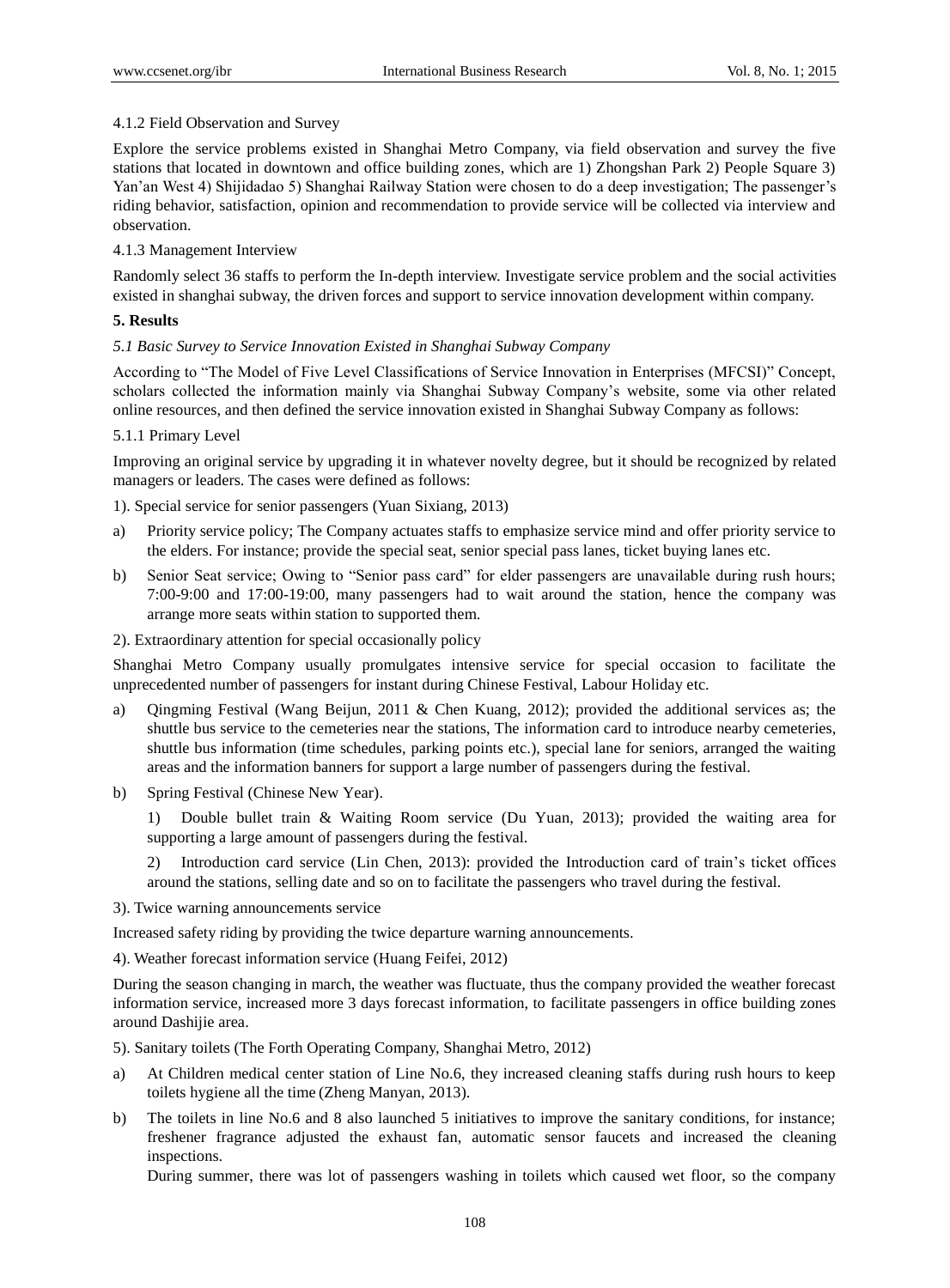provides the non-slip pads in toilets to increase passenger's safety.

#### 6). Line officer service

Provided the volunteers and officers to suggest and supervise the passengers to follow the station's guiding regulations; queuing up, orderly transfer between train and platform to achieve the ride safely and tidily during rush hours.

- 7). Improve the passenger behavior guiding system
- a) The sticker signs that guide the transference between line No.  $3 \& 4$  from characteristic system was changed to color system.
- b) The guiding banners was also changed to LED banners to prevent fire.
- c) Added the caution signs at two sided of escalators to guiding the safety ride (Yuan Sixiang, 2012a)
- d) LED caution line at the platform (Yuan Sixiang, 2012b).

#### 5.1.2 Junior Level

Introducing new service which has been offered by other service provider, mainly human power and sometimes needing some kinds of easy getting little goods, but for the enterprise or firm concerned, this kind of service is offered first time. The cases were defined as follows:

#### 1). Ticket Services

a) 1 Day & 3 Days Passes card: Shanghai Metro Company provided special passes cards for unlimited ride within 1 day at 18 CNY and 3 days at 45 CNY. This kind of service also existed in many cities such as Tianjin, Hangzhou, Guangzhou, Shenzhen, Hong Kong "The Octopus Card", Taiwan as "The Gondola / Taipei Pass / MRT-one-Day Pass card" .They also existed in many countries around the world such as Bangkok-Thailand, Japan-Tokyo as "Tokyo Free Kippu Card, Korea as "M-Pass", Tokyo-Japan as "Tokyo Metro Open Ticket / Toei One-Day Economy Pass / Tokunai Pass card", Singapore as "Tourist pass / EZ-link card", New York as "Unlimited ride metro card", London as "London travel card" and so on.

b) One smart card to connect to the other public transportation services: The use of smart cards as a transit fare is expanding rapidly overseas. The benefits of smart cards are obvious. They speed up boarding, eliminate the need for cash transactions and cash collections, reduce fraud, protection against theft available (when reported lost or stolen, the card can be electronically "blacklisted" to prevent further use), provide capability to have a more complex regional fare structure, and enable transportation operators to have more accurate ridership data. It can also combine the payment information to the other transportation services. Although in capital city, Beijing, is still lacking this kind of smart card in their public transportation system, but in Shanghai Metro system does existed. The smartcard has been combined with the other public transportation service's payment such as bus, boat and taxi .It is very convenient for the passengers. This kind of service is also existed in many cities around the world, for instance; Singapore, Korea, USA, London etc.

#### 2). Wall-Supermarket Service

According to the increasing amount of smart phone user in shanghai, including the changing of online shopping behavior. People have the confidence and familiarity in shopping online, so Shanghai metro company had provide Wall-supermarket service which is the huge product catalogs on the wall; passenger could use smart phone (IOS and android) scan QR code in the catalog to shop and then pay via Zhifubao or internet banking system. This kind of service exists in Beijing bus station and Korea subway station as well

#### 3). Kiosk Self-Searching Information Service

Self-searching information services machines. At first, the machines were installed in the main 4 stations; Zhongshan Park, People square, Lujiazui and Xujiahui. After the successful of trail, they were installed in many stations in Line No.2 and 10 which are the main lines to downtown, Airport, Train stations, and important travel spots in Shanghai. It facilitates foreigners and the outsiders to get the introductory information of tourist attractions, transportation, public bus's by themselves. This kind of service had successfully operated in many countries such as Taiwan, Japan and Singapore as well.

#### 5.1.3 Intermediate Level

Developing a new service according to the needs of customers, such related new service is provided with the human power solely by the staff. There is no need for special equipment or other resources for such new services. The cases were defined as follows: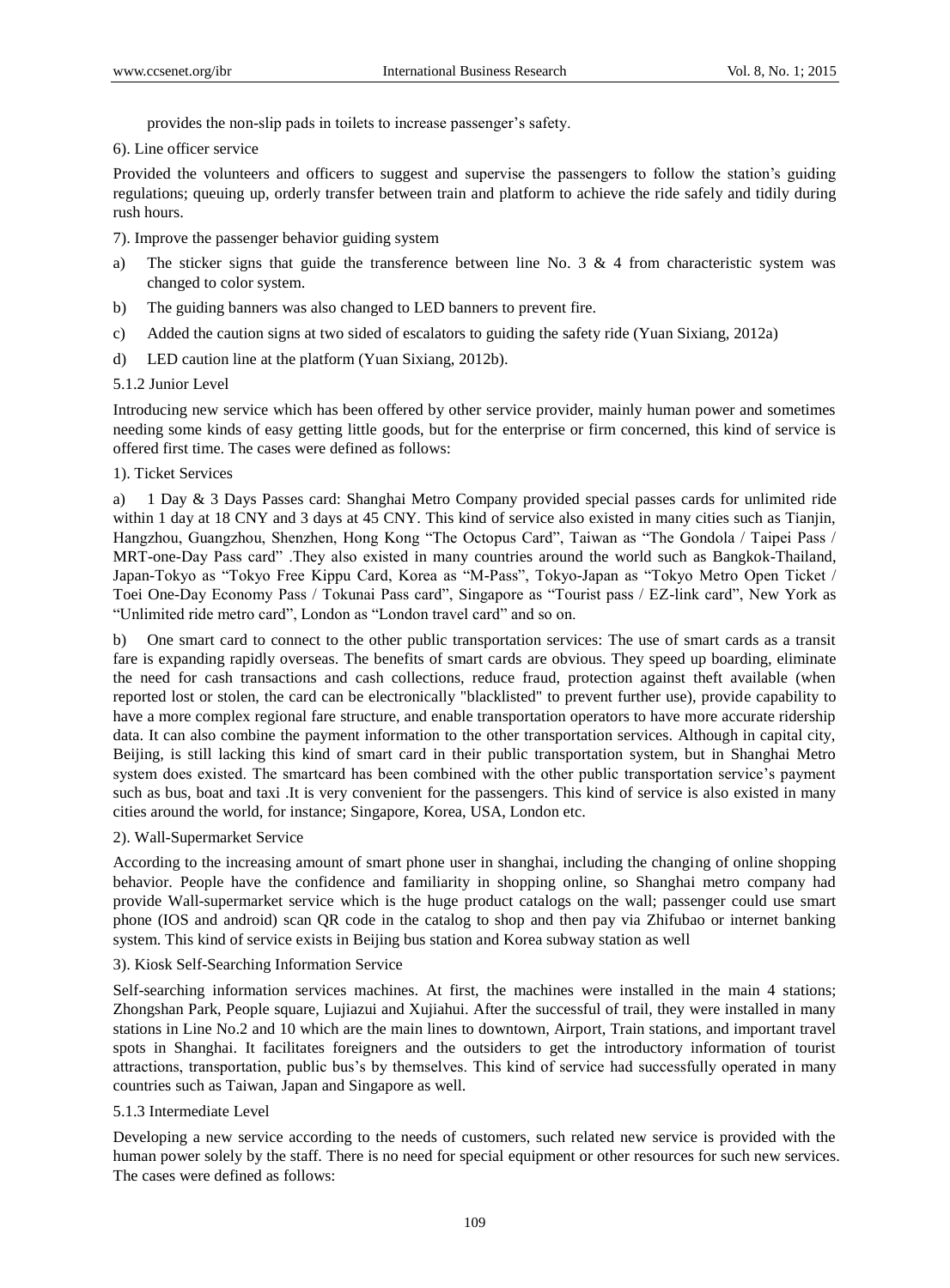# 1). 24 Hrs. English Language Information service (Anonymous, 2010)

During "World Expo 2010" at line No. 6 and No. 8 the English information service and 70 volunteers in blue shirts was provided to support and assist the foreigners. They started working from 9:00-21:00. It offered convenience to the foreigners who visited Shanghai during that period

- 2). Rental Services
- a) Umbrella rental service (Chu Shuiyu, 2013); During The Olympic Games 2008's period, Shanghai Metro Company provided a special service called "Love umbrella Project". It was available on Line No.1, 2, 3, 4, 8, 9 in rainy day. Passengers could borrow the umbrella and return it at the destination station at no charge.
- b) Book rental service; It is an activity in "Green-reading month Project" called "Ride up borrow, Ride down return". It was held on line No.2. Project was supported by Aizhi Book Stores that located in every subway station. Passengers can borrow one book from Jing'an station by pay 1 CNY fee for reading among the ride, then return to the Aizhi book store at their destination.
- c) Bag rental service; At Line No.4, The company provided bag rental service with free of charge, passenger could borrow the bag and return to any customer service point in any station of Line No.4.

# 3). Free of recharge available within 30 minutes for line transferring

It will be free for passengers to recharge the smart card after they left the station and check-in again to transfer from Line No.1 at Shanxi South station to Line No.10 or from Shanghai railway station to Line No.3 and 4 within 30 minutes, because the stations haven't been connected to each other. Transferring passengers have to walk out of the station to transfer in the new station.

# 4). Ashtray service (Anonymous, 2013b)

According to the large amount of smokers who travel during the rush hours, Shanghai metro had provided the ashtrays to increase the safety within the stations.

# 5). Triple service set (Yan Peishun, 2012)

Line No.8 had provided the "Triple service set", which included mobile ticket scanner and route map set, Coin exchange service set and First aids set, to convenient the passengers during rush hours.

# 6). Passenger behavior guiding system

The company provided several types of guiding systems. Classified to 3 categories:

- a) Digital Media as TV Program or VDO Clips to introduce rules of riding, appropriate behavior of riding, how to behave in an emergency situation, introduction of using devices in the convoy.
- b) Media Banners such as smear campaigns billboards, rule of riding introduction's billboards, guide line stickers that lead to the transfer paths, the safety warning sticker banners at the platform's gates, etc.
- c) The Staffs; arrange the staffs at the platforms to supervise and giving the riding's information during rush hours.
- 7). Music Station Service

Available in Line No. 8. They provided the music bands at one corner in the station to play classical and temporary music.

# 5.1.4 The Higher Level

Developing a new service according to the needs of customers, such new service is provided with the support of special equipment or facilities (hardware or software), which are existing or and easy to get in the market. The cases were defined as follows:

# 1). Kids playground service (He Zhijun, 2012)

A small kid playground in Shanghai Children's Medical Station of Line No.6. It is a special support for children and parents who came to Medical center, to spend their time to waiting, after registration at the hospital. There are many balls, toys and playing area for kids and also the waiting area for the parents.

2). Braille map service (Anonymous, 2012a)

At Shui Cheng Road station in line No.10, the company provided the Braille map and Braille route information to convenient the students in Shanghai School for the Blind that located near the station.

3). Safety light line & announcement service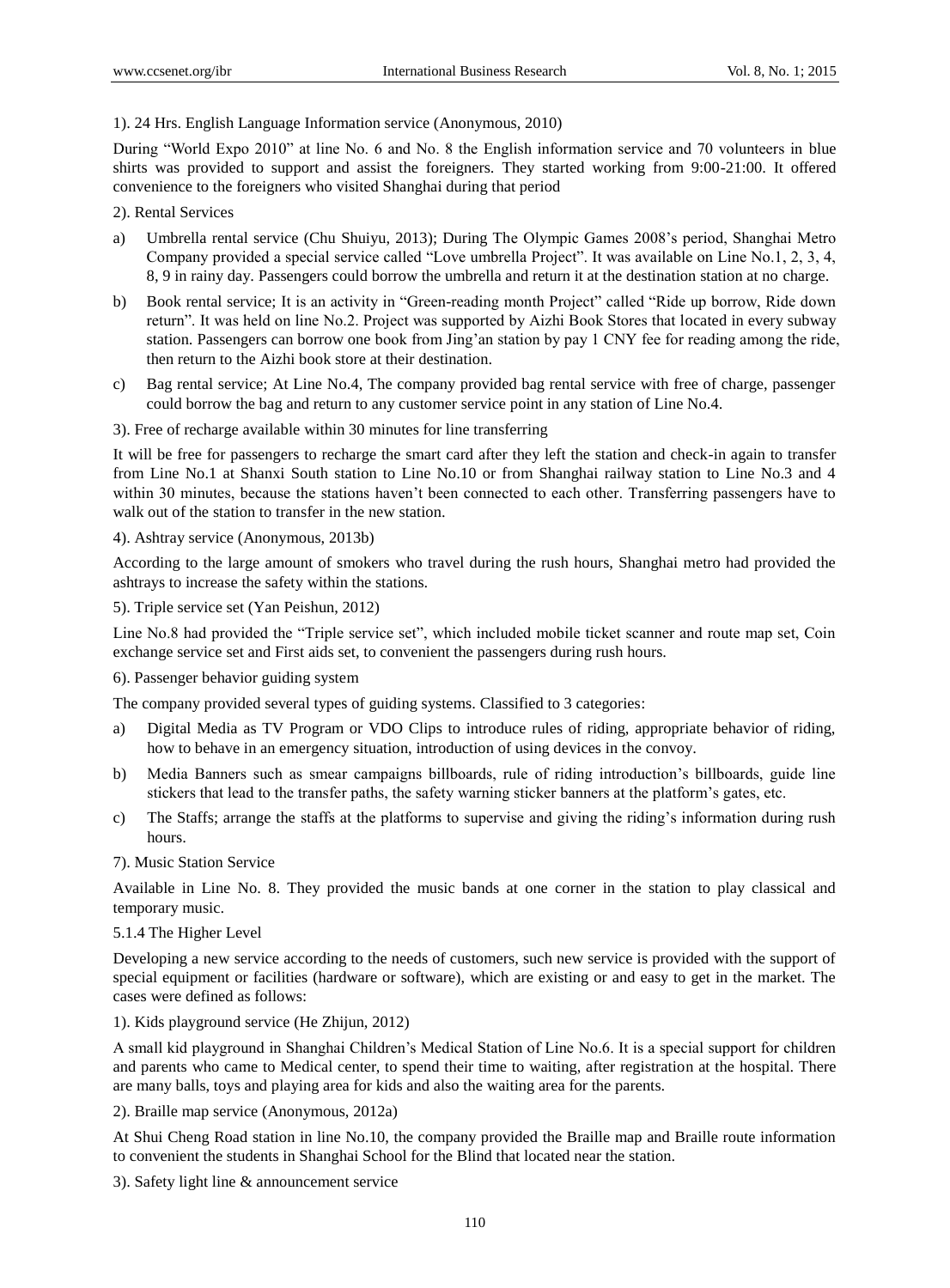Installed the caution sound at the escalators to increase the safety and convenience for blind passengers.

#### 4). Train status's light

Line No.10 had provided the LED light in the convoy to show the current station.

# 5). TV on train (Xu Huili, 2012)

Establish their own TV station (SMTV) and produce the TV programs to show on TV in the train in Chinese and English. The Programs included the rule of riding, Using manual, Security introduction, News, Shanghai travel spots and etc.

#### 6). Mobile Application

Currently, there are 30-50 mobile applications that provide information about shanghai metro lines which developed by various developers. They are available for both on IOS and Android system, both in English and Chinese. The official one is shown by Shanghai subway's logo. It was developed by Shanghai Metro Company and firstly launched in 2011 as version 1.0. Until 2013-09-30, it was upgraded to version 3.0 with additional useful information such as station floor plan, exit map, toilet map, time schedules, the estimate arrival time calculation, reading box, convenient store, food and beverage and shopping place nearby the station. It facilitates the passengers to get the travel information at any time.

# 7). Top Up Service

Shanghai Metro Company provides the Top Up Service to the passengers in many channels apart from counter services as follows;

- a) Internet top up service;
- b) Convenient stores top up service; passenger could top up transportation card at Ke'Di or Haode, the convenient stores that located at every corner around shanghai city.

#### 8). Train Schedule information

The LED billboards had been provided at every platform to announce train schedule; next train's estimated arrival time and next train's situations.

# 5.1.5 The Highest Level

Developing a new service according to the needs of customers, such new service is largely dependent on some service equipment or facilities (hardware or software), which are not existing or difficult to get in the market, and need the service providers to offer them specifically. The service providers can choose to design and produce them on own or designate professional agent to develop them. The cases were defined as follows:

1). Automatic ticket machine service

The Automatic ticket machines had been provided in every station.

2). Automatic top up machine service

Company provided several machines in every station which could top up by cash, ATM card or credit card by union pay.

Service innovations in Shanghai Subway have been developed during these several years. Since 2000, there existed the evidence; they launched the transportation smart card service. This was the  $2<sup>nd</sup>$  level of service innovation that occurred first time in Shanghai metro system. It was only evidence in year 2000. In 2007 and 2008, there illustrated just one project per year and increased in 2009. They purposed 4 new service projects that included the service innovation in the  $2^{nd} 3^{rd}$  and  $4^{th}$  level. In 2011, they were lunched 13 service innovation and service development projects. Also more 10 projects in 2012 as well. In 2013 until October had launched out 7 projects already. Almost every month, they would launch a new projects or programs to support the services. This does not included many social activities that the Company launched some project to support the services. They launched 12 projects of social activities during 2012 and 25 projects in 2013 (until October). These could be the evidences of the increasing of service innovation, and could be called the new era of service development or service innovation in Shanghai Subway System.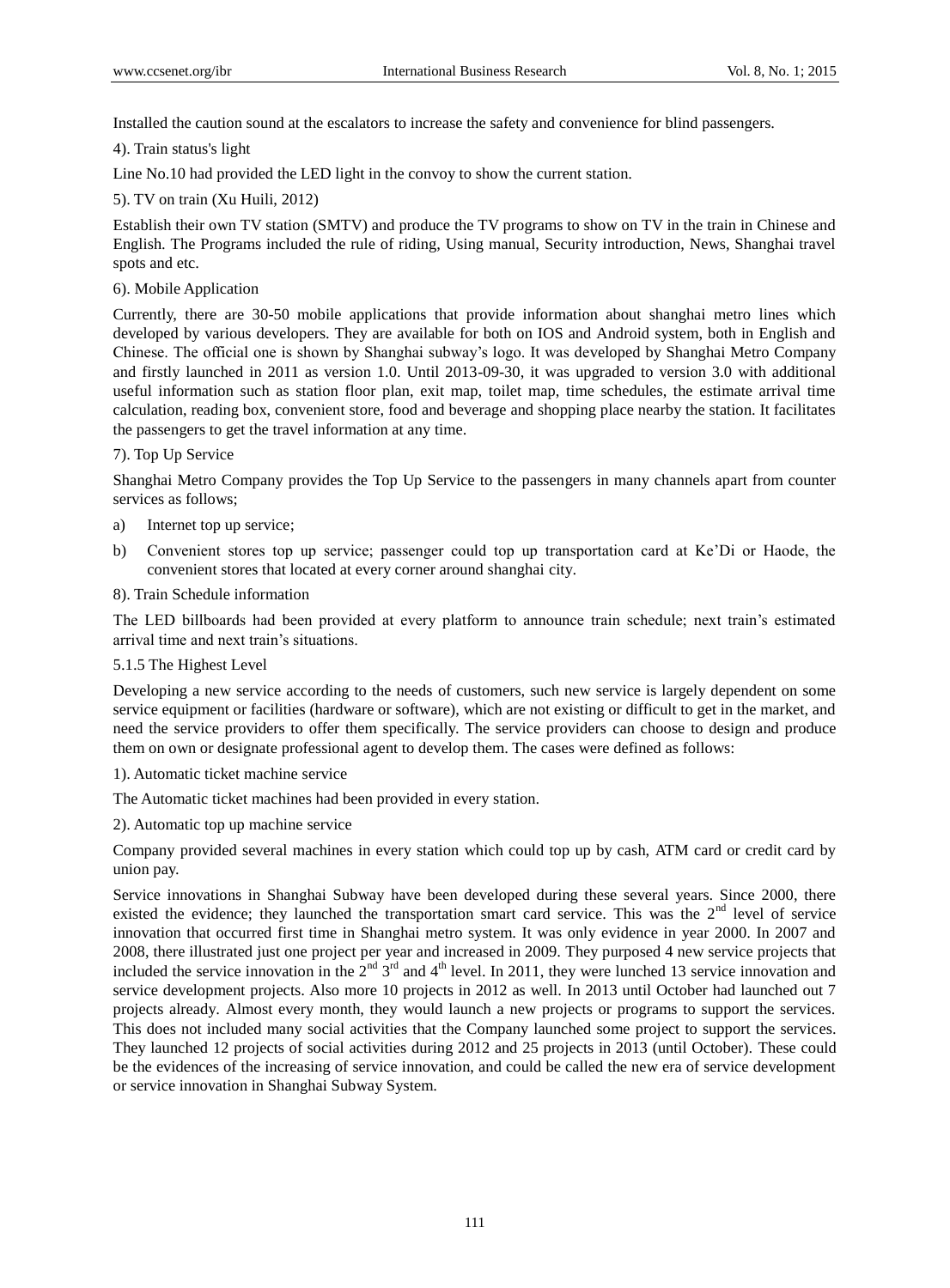

Figure 1. Service innovation in Shanghai metro system based on MFCSI model, analysis classified by year



Figure 2. Sservice innovation cases during 2000-2007 based on MFSCI model, analysis classified by level

However, current problem in service sector is not obvious, the results illustrated that most problems came from the management side. For service sectors, the service innovation that existed in Shanghai Subway mostly are Primary Level(1st), Intermediate Level(3rd) and Higher Level(4th) but, still lacks of the Highest Level (5th) of service innovation, which are developing a new services according to the needs of customers, and service have to largely dependent on some service equipment or facilities (hardware or software), which are not existing or quite difficult to get in the market, and need the service providers to offer them specifically.

#### *5.2 Passenger Satisfactions Analysis*

This part of research was done via interviewed one hundred passengers in five stations, which are People Square, Yan'an West, Zhongshan Park, Shijidadao and Shanghai Railway Station. The questions purposed to examine the satisfaction, opinion and recommendation in overview. The results illustrated that passengers was quite satisfied to the service management and quality. Forty-four percents of samples mentioned that the most satisfied factor is the routes covered several main areas around shanghai, make the convenience transportation access. Sixteen percents mentioned to the good service quality. Fifteen percents of samples mentioned to punctuality of the train and frequency of trains are appropriate during the rush hours. Furthermore, the samples complimented the good environment within the stations, the passenger guiding systems and staffs service-minded.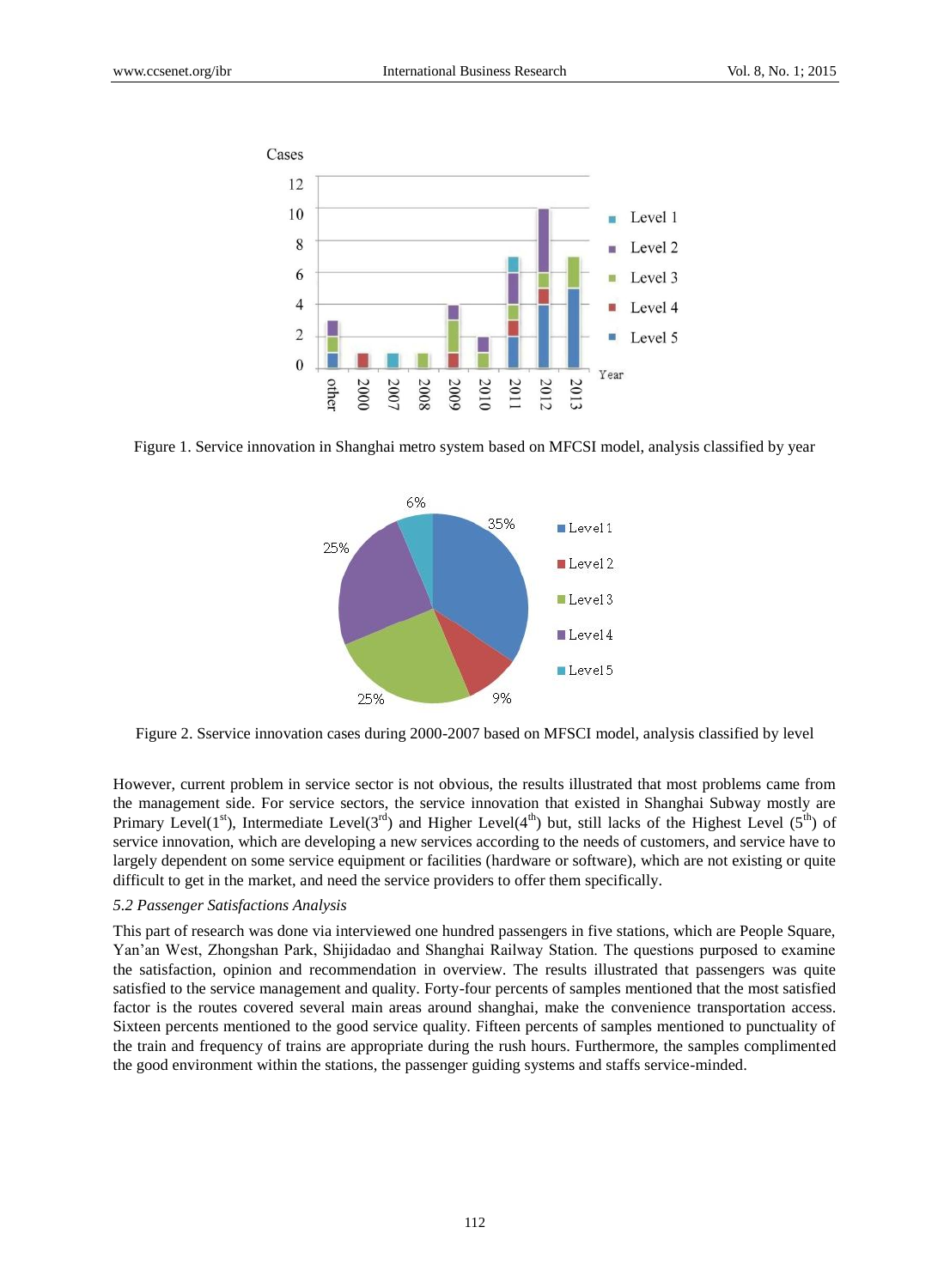

Figure 3. Passenger satisfaction results



Figure 4. Passenger unsatisfied results

However, Most of the samples, Forty-two percents, mentioned that the most unsatisfied is the congestion within the train included the crowd and disorderly transfer passengers between the lines. Sixteen percents mentioned to the ticket was quite expensive. Fourteen percents of samples concerned about the passenger guiding and Transfer systems such as exit information and transfer information banner which are still deficiency. Some station is still lacking the safety gates between train and platform. The baggers, toilets and lacking of seat and escalators also were mentioned as the problems from the passenger point of views. Actually, lacking of escalators could be considered as a part of transfer and guiding system, hence, The unsatisfied result in transfer and guiding was reaching twenty percents or one-five of all samples. It could imply, there still existed the problem and inefficiency in services.

#### *5.3 Staffs in-Depth Interview Analysis*

This part of research was done via interviewed thirty-six managerial and operational staffs in the same five stations. One manager and four to six on duty officers per station which are represent 50 percents of on duty staffs at the platform zones in each day. The purpose of the questions is to examine the problems existed in service operations. The results illustrated that most serious problems are crowed and disorderly transfer passengers between the lines are the most. The congestion of the passengers who tried to ride at the platform is also another problem. More than one-third of staffs have confronted with passengers who disobey the rules. Eleven percents have faced with communication problems. Another eleven percents mentioned to their problems in reaction in emergency situations. The other seventeen percents mentioned to the beggars and drunks. Anyway, from the managerial overviews, one of the most serious disobeys' problem is ticket evasion.



Figure 5. The problems existed in service operations from managerial and operational staffs' point of view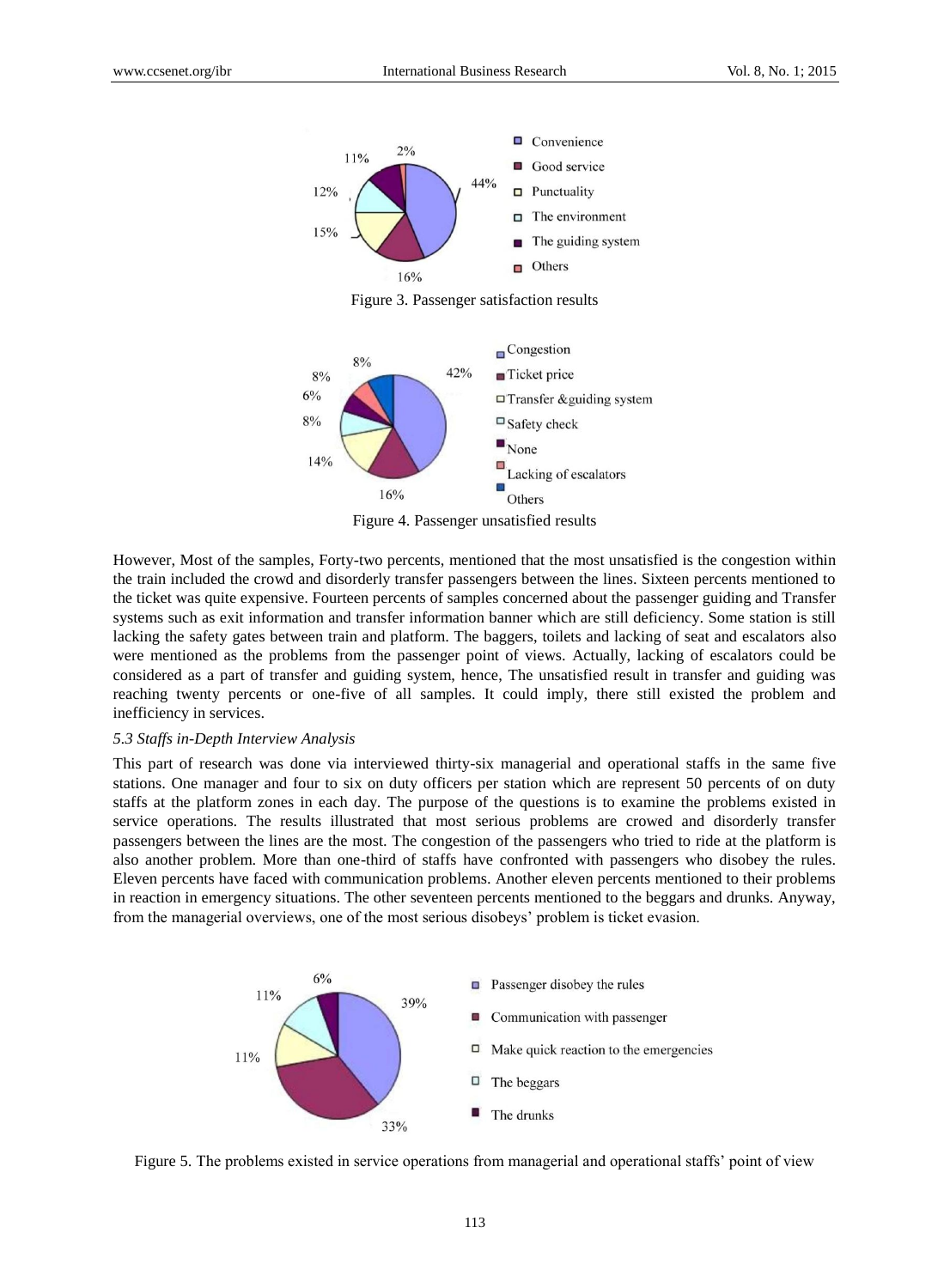From the results, they illustrated that the customer satisfaction to both services and staffs are quite high, because Shanghai Subway Company had continuously improved and innovated the new services, especially in the first and fourth level. However, it still lacks of the fifth level. It might be caused from the cost of development which is extremely high and the procedure is quite complicated. Shanghai Subway Company is a state enterprise. It is the monopoly market without competitors, so there is no need to set the fifth level of service innovation as a strategy in the first step to keep market share from other competitors. It possibly may be caused by obstacle from investment. Hence in the future, in the first step, company should set the strategy to increase more service innovation in the third level. The development should be based on the needs of customers and provided by the human power by the staff alone. There is no need for special equipment or other resources, along with R&D department and personnel reward system to motivate staffs to create newer and more proficient services. In the future, the development of new service may be focused on the fifth level to create a unique service and facilitate the increasing of customer in the near future.

#### **6. Findings**

Shanghai Metro's official website is not only a masterpiece of the service communication, but it is also a positive force of service innovation encouragement. The website has been released 300 sets of information to the public for one and a half year. There are about 32 items which were directly associated with service innovations according to the model of MFCSI. These have not included several social activities that indirectly supported to the service. These could be implied as a part of service innovation as well. Hence, the scholars would like to applaud their great efforts for the public.

According to the model of MFCSI. Therefore, the service innovations that occurred in Shanghai Metro System in from the  $1<sup>st</sup>$  to the  $5<sup>th</sup>$  level amounts as the following order; 11, 3, 8, 8, 2 cases. Among them, the  $1<sup>st</sup>$  Level is the most, the  $4<sup>th</sup>$  Level and the  $5<sup>th</sup>$  Level are about one-third of total.

The MFCSI - The Model of Five Level Classifications of Service Innovation in Enterprises - is a useful tool to analyze the contribution of innovation within service enterprises and theirs activeness in service innovation, especially for large scale service enterprises or firms. Meanwhile, present concept of MFCSI has showed the several points as defects which should be further improved concerning its development.

#### **7. Discussions & Further Researches**

# *7.1 The Definition Improvement of MFCSI*

Concerning the definition of first level of the model, customer acceptance or satisfactory should be considered first, otherwise, such improvement or newness is useless.

Concerning second level of the model, present definition only mentions that sometimes this level of service innovation needs some kinds of easy getting little goods, this time we need to expand the "little goods" into together with some equipments or facilities, and, of course, those are easily to get. The second level of service innovation usually needs few research and development, which needs to be added into the definition.

The research finds that, there are lots service innovations combined with social activities and service for corporate social responsibility purposes, such as the services provided by volunteers, special gifts on cultural festival, distributed some free vitamins during rainy season to prevent colds and so on. How those efforts related to social responsibility could be involved with the definition of MFCSI, which are worth for further development. According to our opinion, those activities with social responsibilities should be included into the categories of new service or service innovation.

# *7.2 The Driving Force of Service Innovations*

The distribution of service innovations in Shanghai Metro System indicated that different lines have quite different features related to service innovation diffusion, that is to say, one innovative service activity in one line may not be applicable in another line, even the situation is similarity, also under the same rules of management. Therefore, in this paper, scholars would like to discuss a little about the driving force of those service innovations. We also found that, high levels of service innovation are really few in Shanghai Metro System. According to the difficulty degree to the different levels of service innovations, higher levels of service innovations require more efforts from high level of management and also more resources(financial, human and management) are needed, so where are the driving force coming from to push forward such innovation development comes from? According to our investigation, we would like to specify two kinds of forces. The first one is external needs from customer and government guiding policy and the second one is internal needs, which is up to down supervision power in the system. But what is the real mechanism for such systematical situation, and definitely we need further research about it.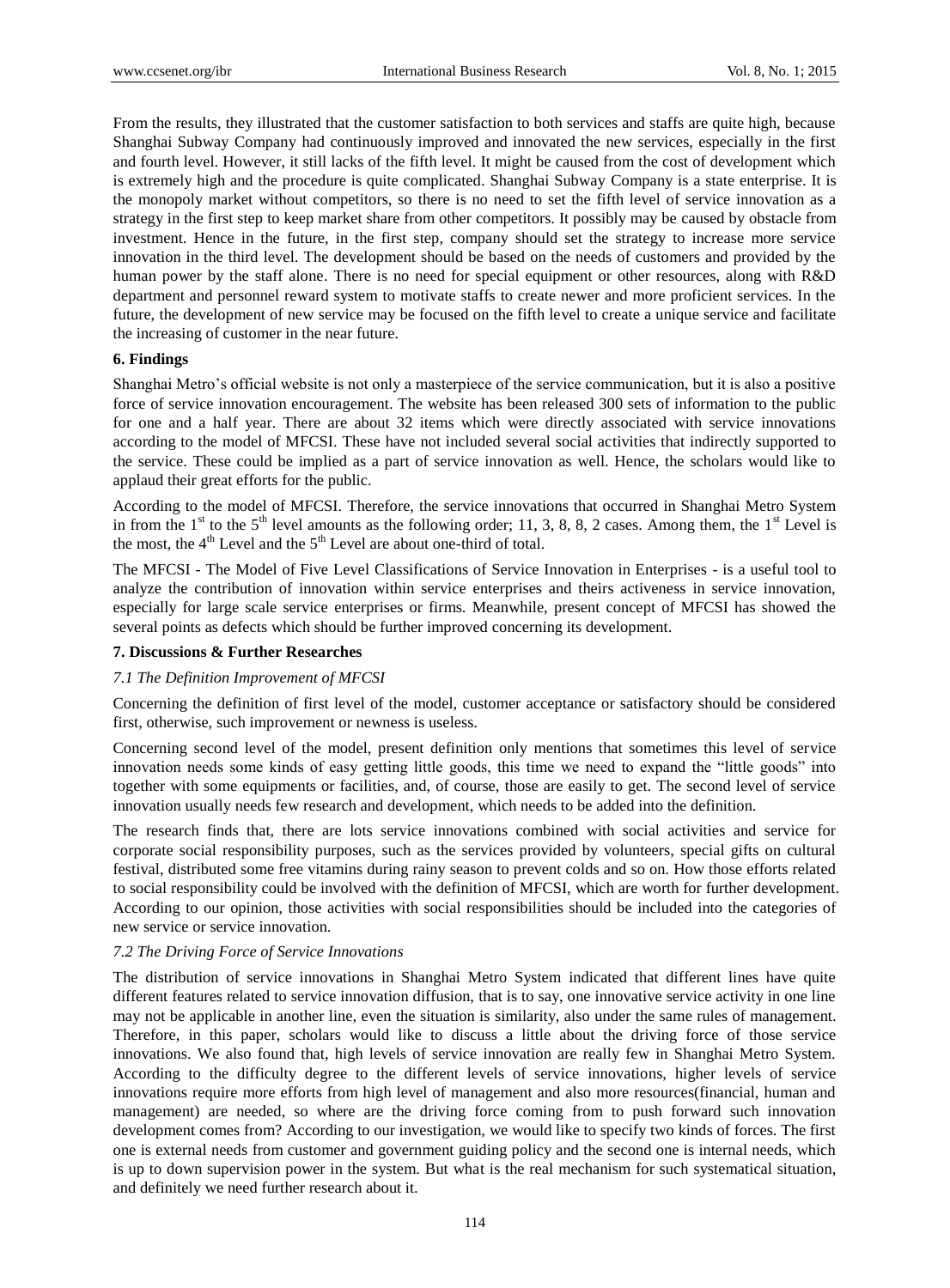#### *7.3 The Attention Should Also Be Related to Lower Levels of Innovations*

The hints from our investigation teaches us that lower levels of service innovations are widely needed for getting more satisfactory from customers. For example, the guiding system in Shanghai Metro system is regarded as acceptable, but compared with higher level of quality management standard, it needs further improvement. We have seen that different lines have different guiding sign systems in platform, which formalization innovation could be used to upgrade the whole system. Such improvements related to MFCSI are regarded as lower level of service innovations, whereas those efforts are definitely needed for the system improvement. Nowadays in Shanghai, the huge crowds of passengers always causes severe troubles to the management, the better guiding system will be the economical solution for the issues.

#### **References**

- Anderson, R. (2006). Improving the management and delivery of mass public transportation in cities. Conference "Nova Symposium", Nova and CoMET, Buenos Aires, April 2006.
- Anonymous. (2010a). *Shanghai Subway launched 24 Hrs. English service*. Changchun Newspaper. Retrieved from http://news.china.com.cn/rollnews/2010-05/01/content\_1905011.htm
- Anonymous. (2012b). *Line No.10 provided Braille map service*. Party office Group. Retrieved from http://www.shmetro.com/node49/201205/con111678.htm
- Anonymous. (2012c). *The passengers of Shanghai Metro reach 7,000,000 in working day*. Retrieved from http://roll.sohu.com/20120330/n339432359.shtml
- Anonymous. (2013a). *Shanghai Statistics Bureau, National Statistic office, Shanghai Survey Team*. 2012 Shanghai Municipal Economic and Social Development Statistics Bulletin. Retrieved from http://www.stats-sh.gov.cn/sjfb/201302/253153.html
- Anonymous. (2013b). *Provided the ashtrays within 13stations to increase the safety in the stations*. The First Operating Company, Shanghai Metro, Shanghai Shentong Subway Group Cooperation Limited. Retrieved from http://www.shmetro.com/node78/node80/201307/con113220.htm
- Anonymous. (n.d). *Cooperative Mobility Program Center for Technology, Policy and Industrial Development Massachusetts Institute of Technology*. International Mobility observatory: Innovation Fact Sheet.
- Beijun, W. (2011). *Map service during Qingming Festival*. The Second Operating Company, Shanghai Metro, Shanghai Shentong Subway Group Cooperation Limited. Retrieved from http://www.shmetro.com/node65/node66/201104/con107609.htm
- Chen, L. (2013). *Service card during Spring Festival*. The Forth Operating Company, Shanghai Metro, Shanghai Shentong Subway Group Cooperation Limited. Retrieved from http://www.shmetro.com/node65/node66/201302/con112723.htm
- Feifei, H. (2012). *3 Days Weather forecast service on Line No.8*. The Forth Operating Company, Shanghai Metro, Shanghai Shentong Subway Group Cooperation Limited. Retrieved from http://www.shmetro.com/node65/node66/201203/con111308.htm
- Huili, C. (2012). *Shanghai Metro Center, "SMG Campaign"*. Shanghai Shentong Subway Group Cooperation Limited. Retrieved from http://www.shmetro.com/node49/201308/con113334.htm
- Kuang, C. (2012). *Three Core services*. The Second Operating Company, Shanghai Metro, Shanghai Shentong Subway Group Cooperation Limited. Retrieved from http://www.shmetro.com/node78/node80/201204/con111362.htm
- Manyan, A. (2013). *The Forth Operating Company, Shanghai Metro, "Contribute Toliets-decorative planning on line No.6"*. Shanghai Shentong Subway Group Cooperation Limited. Retrieved from http://www.shmetro.com/node49/201305/con113001.htm
- Peishun, Y. (2012). *Triple Set service available on Line No.8*. The Forth Operating Company, Shanghai Metro, Shanghai Shentong Subway Group Cooperation Limited. Retrieved from http://www.shmetro.com/node65/node66/201211/con112434.htm
- Qiang, W. (2013). The passengers of Shanghai Metro reach 84860000. Xinmin Newspaper, Wenhuimin United Press Group. Retrieved from http://xmwb.news365.com.cn/zh/201303/t20130309\_997764.html
- Shuiyu, C. (2013). *Shanghai Metro provide Aixinsan umbrella rental service.* Retrieved from http://www.ditiezu.com/thread-39894-1-1.html